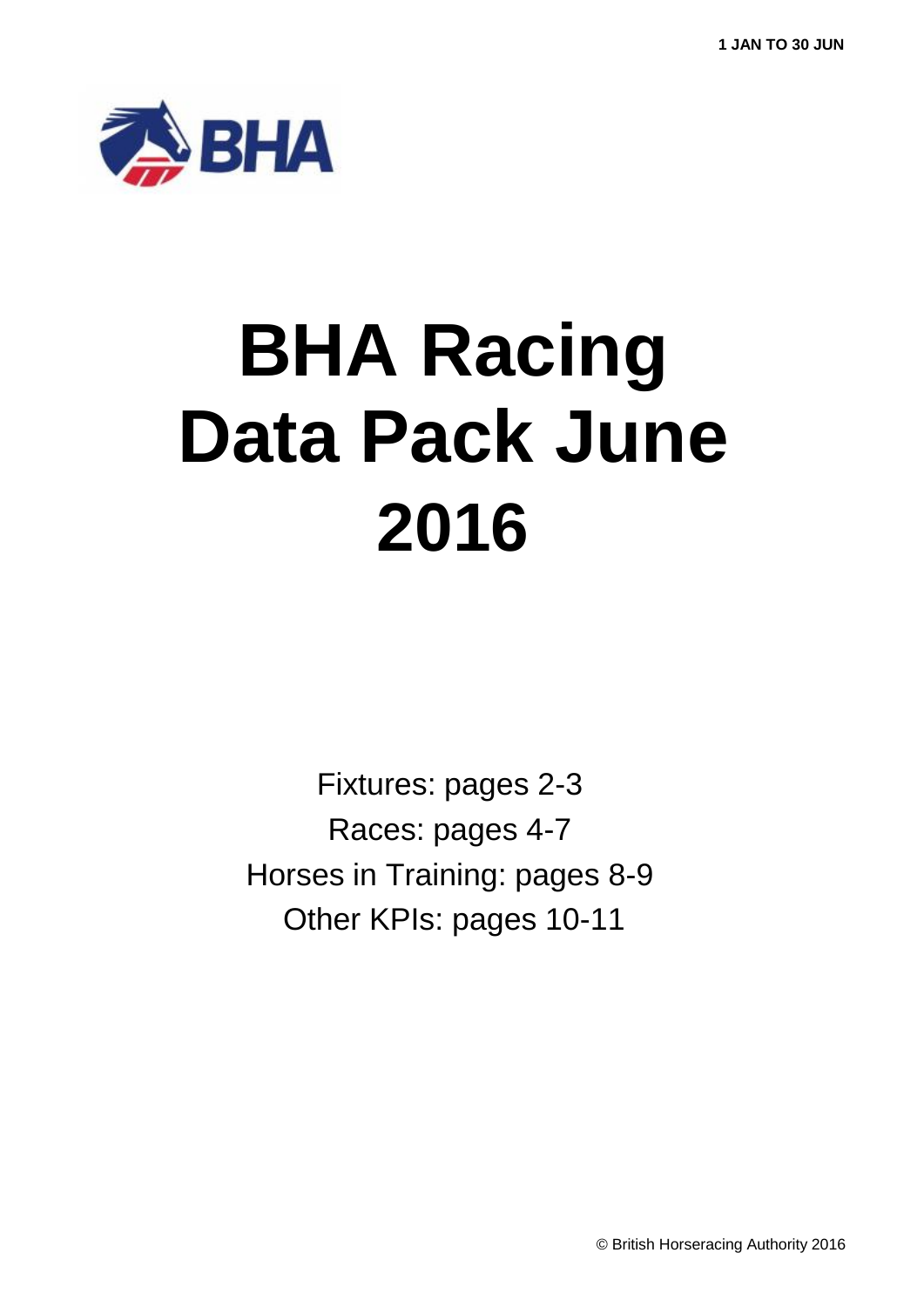### **FIXTURES (YTD)**

|                  | <b>Fixtures Scheduled</b> |      |      |      |      |  |  |  |
|------------------|---------------------------|------|------|------|------|--|--|--|
|                  | 2012                      | 2013 | 2014 | 2015 | 2016 |  |  |  |
| <b>Flat Turf</b> | 242                       | 240  | 243  | 233  | 241  |  |  |  |
| <b>Flat AW</b>   | 153                       | 175  | 168  | 169  | 169  |  |  |  |
| Jump             | 331                       | 320  | 322  | 331  | 335  |  |  |  |
| Total            | 726                       | 735  | 733  | 733  | 745  |  |  |  |

*Note: Flat includes Mixed meetings.*

|                  | <b>Fixtures Run</b> |      |      |      |      |  |  |  |
|------------------|---------------------|------|------|------|------|--|--|--|
|                  | 2012                | 2013 | 2014 | 2015 | 2016 |  |  |  |
| <b>Flat Turf</b> | 22C                 | 237  | 239  | 231  | 226  |  |  |  |
| <b>Flat AW</b>   | 162                 | 175  | 170  | 172  | 183  |  |  |  |
| <b>Jump</b>      | 293                 | 286  | 291  | 311  | 298  |  |  |  |
| <b>Total</b>     | 675                 | 698  | 700  | 714  | 707  |  |  |  |

*Note: includes Additional, Rescheduled & Partially Abandoned fixtures. Flat includes Mixed.*



|                  | <b>Abandonments</b> |      |      |      |      |  |  |  |
|------------------|---------------------|------|------|------|------|--|--|--|
|                  | 2012                | 2013 | 2014 | 2015 | 2016 |  |  |  |
| <b>Flat Turf</b> | 161                 |      |      |      |      |  |  |  |
| <b>Flat AW</b>   |                     |      |      |      |      |  |  |  |
| Jump             |                     | 4C   | 35   | 22   | 39   |  |  |  |
| Total            | 62                  | 55   | 38   | 22   | 44   |  |  |  |

*Note: Flat includes Mixed meetings.*

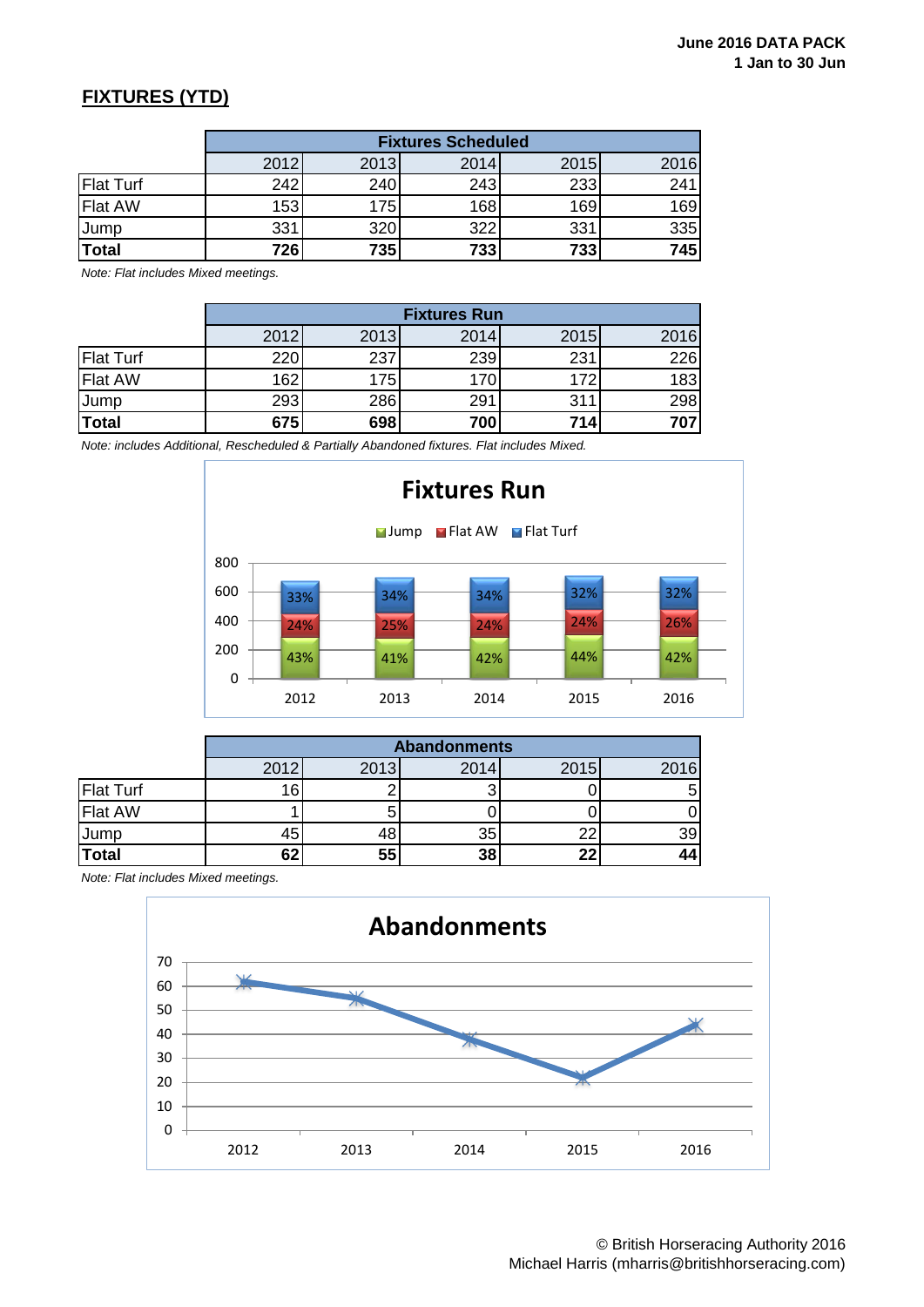|              |      | <b>Turf Fixtures by Going</b> |      |      |      |  |  |  |
|--------------|------|-------------------------------|------|------|------|--|--|--|
|              | 2012 | 2013                          | 2014 | 2015 | 2016 |  |  |  |
| Firm         |      |                               |      |      |      |  |  |  |
| Good to Firm | 64   | 120                           | 75   | 132  | 78   |  |  |  |
| Good         | 156  | 178                           | 172  | 185  | 155  |  |  |  |
| Good to Soft | 129  | 89                            | 95   | 101  | 96   |  |  |  |
| Soft         | 123  | 79.                           | 115  | 91   | 128  |  |  |  |
| Heavy        | 32   | 45                            | 65   | 28   | 65   |  |  |  |



|       | <b>Total Prize Money (£)</b> |             |            |            |            |  |  |  |
|-------|------------------------------|-------------|------------|------------|------------|--|--|--|
|       | 2012                         | <b>2013</b> | 2014       | 2015       | 2016       |  |  |  |
| Flat  | 26.767.121                   | 31,153,461  | 34,557,873 | 36,458,224 | 38,583,571 |  |  |  |
| Jump  | 18,823,369                   | 21,786,475  | 23,465,448 | 25,078,528 | 26,499,791 |  |  |  |
| Total | 45,590,490                   | 52,939,936  | 58,023,321 | 61,536,752 | 65,083,362 |  |  |  |



|              | Average Prize Money (£) (by Race) |        |        |        |        |  |  |
|--------------|-----------------------------------|--------|--------|--------|--------|--|--|
|              | 2012                              | 2013   | 2014   | 2015   | 2016   |  |  |
| Flat         | 9,903                             | 10,622 | 11,945 | 13,086 | 13,663 |  |  |
| <b>Jump</b>  | 9,374                             | 10,899 | 11,548 | 11,857 | 12,920 |  |  |
| <b>Total</b> | 9,677                             | 10,734 | 11,781 | 12,556 | 13,350 |  |  |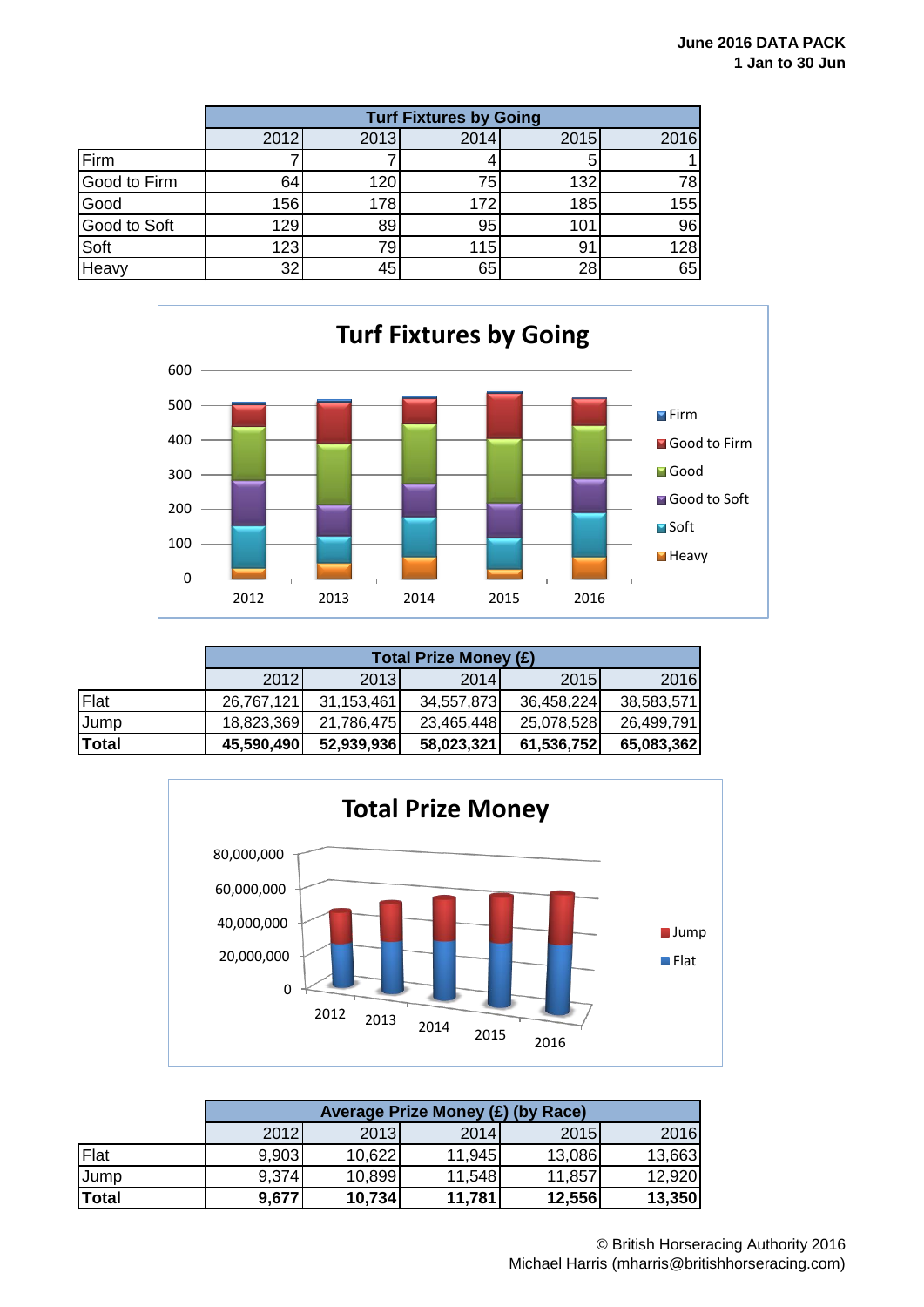### **RACES (YTD)**

|                      | <b>Races Run</b> |       |       |       |       |  |  |  |
|----------------------|------------------|-------|-------|-------|-------|--|--|--|
|                      | 2012             | 2013  | 2014  | 2015  | 2016  |  |  |  |
| <b>Flat Turf</b>     | 1,512            | 1,637 | 1,653 | 1,600 | 1,579 |  |  |  |
| Flat AW              | 1,191            | 1,296 | 1,240 | 1,186 | 1,245 |  |  |  |
| <b>Steeple Chase</b> | 722              | 713   | 723   | 741   | 713   |  |  |  |
| Hurdle               | 999              | 963   | 1,019 | 1,108 | 1,088 |  |  |  |
| <b>NHF</b>           | 188              | 216   | 196   | 172   | 163   |  |  |  |
| Hunter Chase         | 99               | 107   | 94    | 94    | 87    |  |  |  |
| Total                | 4,711            | 4,932 | 4,925 | 4,901 | 4,875 |  |  |  |



|             |      | <b>Average Field Size</b> |      |      |      |  |  |  |
|-------------|------|---------------------------|------|------|------|--|--|--|
|             | 2012 | 2013                      | 2014 | 2015 | 2016 |  |  |  |
| Flat        | 9.35 | 8.81                      | 8.69 | 8.75 | 8.90 |  |  |  |
| <b>Jump</b> | 8.94 | 9.24                      | 8.62 | 8.44 | 8.55 |  |  |  |
| <b>All</b>  | 9.18 | 8.99                      | 8.66 | 8.62 | 8.75 |  |  |  |



© British Horseracing Authority 2016 Michael Harris (mharris@britishhorseracing.com)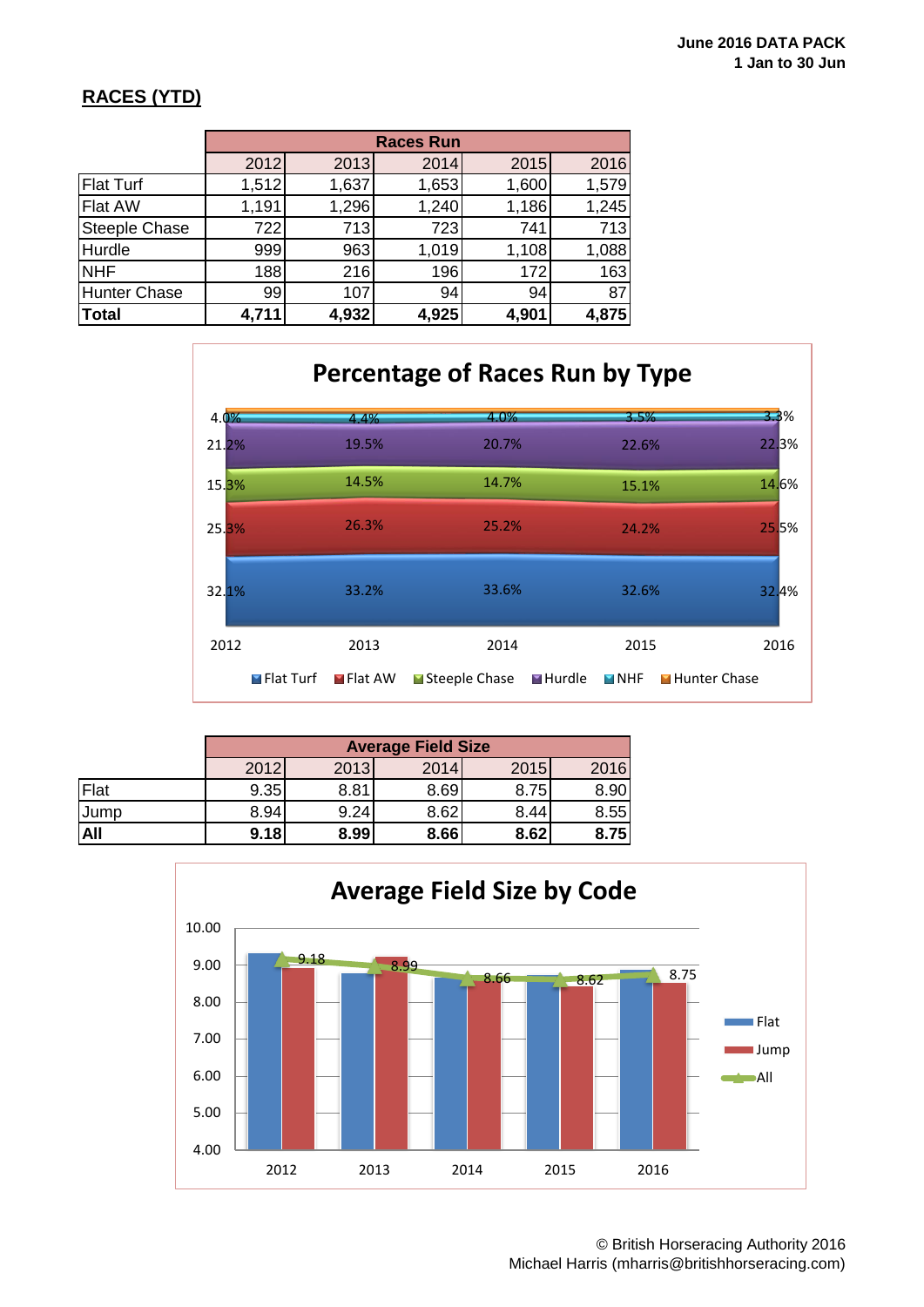|       | <b>Entries</b> |         |        |        |        |  |  |
|-------|----------------|---------|--------|--------|--------|--|--|
|       | 2012           | 2013    | 2014   | 2015   | 2016   |  |  |
| Flat  | 58,910         | 56,711  | 53,682 | 51,931 | 52,897 |  |  |
| Jump  | 45,508         | 47,123  | 41,637 | 42,212 | 43,139 |  |  |
| Total | 104,418        | 103,834 | 95,319 | 94,143 | 96,036 |  |  |



|              | <b>Declarations</b> |        |        |        |        |  |  |
|--------------|---------------------|--------|--------|--------|--------|--|--|
|              | 2012                | 2013   | 2014   | 2015   | 2016   |  |  |
| Flat         | 27,944              | 28,483 | 27,616 | 26,644 | 27,641 |  |  |
| Jump         | 19,380              | 20,056 | 18,885 | 19,103 | 19,110 |  |  |
| <b>Total</b> | 47,324              | 48,539 | 46,501 | 45,747 | 46,751 |  |  |



|              |       | <b>Eliminations</b> |       |       |       |  |  |  |
|--------------|-------|---------------------|-------|-------|-------|--|--|--|
|              | 2012  | 2013                | 2014  | 2015  | 2016  |  |  |  |
| Flat         | 2,201 | 1,520               | 1,284 | 1,337 | 1,528 |  |  |  |
| <b>Jump</b>  | 817   | 1,248               | 730   | 674   | 714   |  |  |  |
| <b>Total</b> | 3,018 | 2,768               | 2,014 | 2,011 | 2,242 |  |  |  |



© British Horseracing Authority 2016 Michael Harris (mharris@britishhorseracing.com)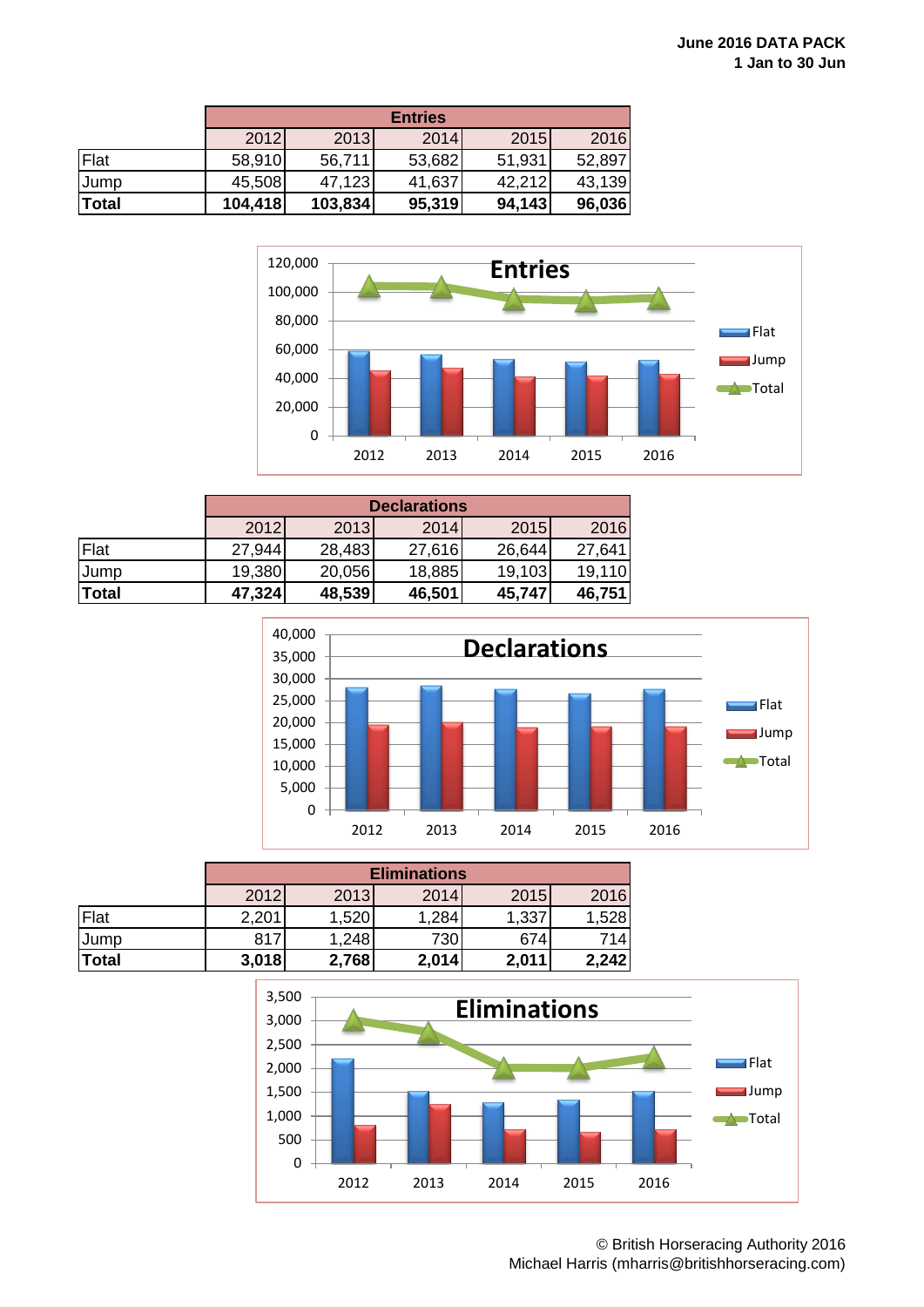|              | <b>Runners</b> |        |        |        |        |  |  |
|--------------|----------------|--------|--------|--------|--------|--|--|
|              | 2012           | 2013   | 2014   | 2015   | 2016   |  |  |
| Flat         | 25,277         | 25,842 | 25,137 | 24,391 | 25,130 |  |  |
| <b>Jump</b>  | 17,960         | 18,479 | 17,515 | 17,841 | 17,531 |  |  |
| <b>Total</b> | 43,237         | 44,321 | 42,652 | 42,232 | 42,661 |  |  |

|       | <b>Individual Runners</b> |        |        |        |        |  |  |
|-------|---------------------------|--------|--------|--------|--------|--|--|
|       | 2012                      | 2013   | 2014   | 2015   | 2016   |  |  |
| Flat  | 7,244                     | 7,165  | 7,239  | 7,169  | 7,498  |  |  |
| Jump  | 6,072                     | 6,063  | 5,863  | 6,037  | 5,970  |  |  |
| Dual  | 609                       | 582    | 542    | 514l   | 484    |  |  |
| Total | 13,925                    | 13,810 | 13,644 | 13,720 | 13,952 |  |  |



|              | <b>Average No. of Runs per Horse</b> |      |      |      |      |  |
|--------------|--------------------------------------|------|------|------|------|--|
|              | 2012                                 | 2013 | 2014 | 2015 | 2016 |  |
| Flat         | າ າ                                  | 3.3  | າ າ  | າ າ  |      |  |
| <b>Jump</b>  |                                      | 2.8  |      |      |      |  |
| <b>Total</b> |                                      | 3.2  |      | 3.1  | 3.1  |  |

|              | <b>Non-Runners</b> |       |       |       |        |  |  |
|--------------|--------------------|-------|-------|-------|--------|--|--|
|              | 2012               | 2013  | 2014  | 2015  | 2016   |  |  |
| Flat         | 2,667              | 2,641 | 2,479 | 2,253 | 2,511  |  |  |
| <b>Jump</b>  | 1,420              | 1,577 | 1,370 | .262  | 579. ا |  |  |
| <b>Total</b> | 4,087              | 4,218 | 3,849 | 3,515 | 4,090  |  |  |

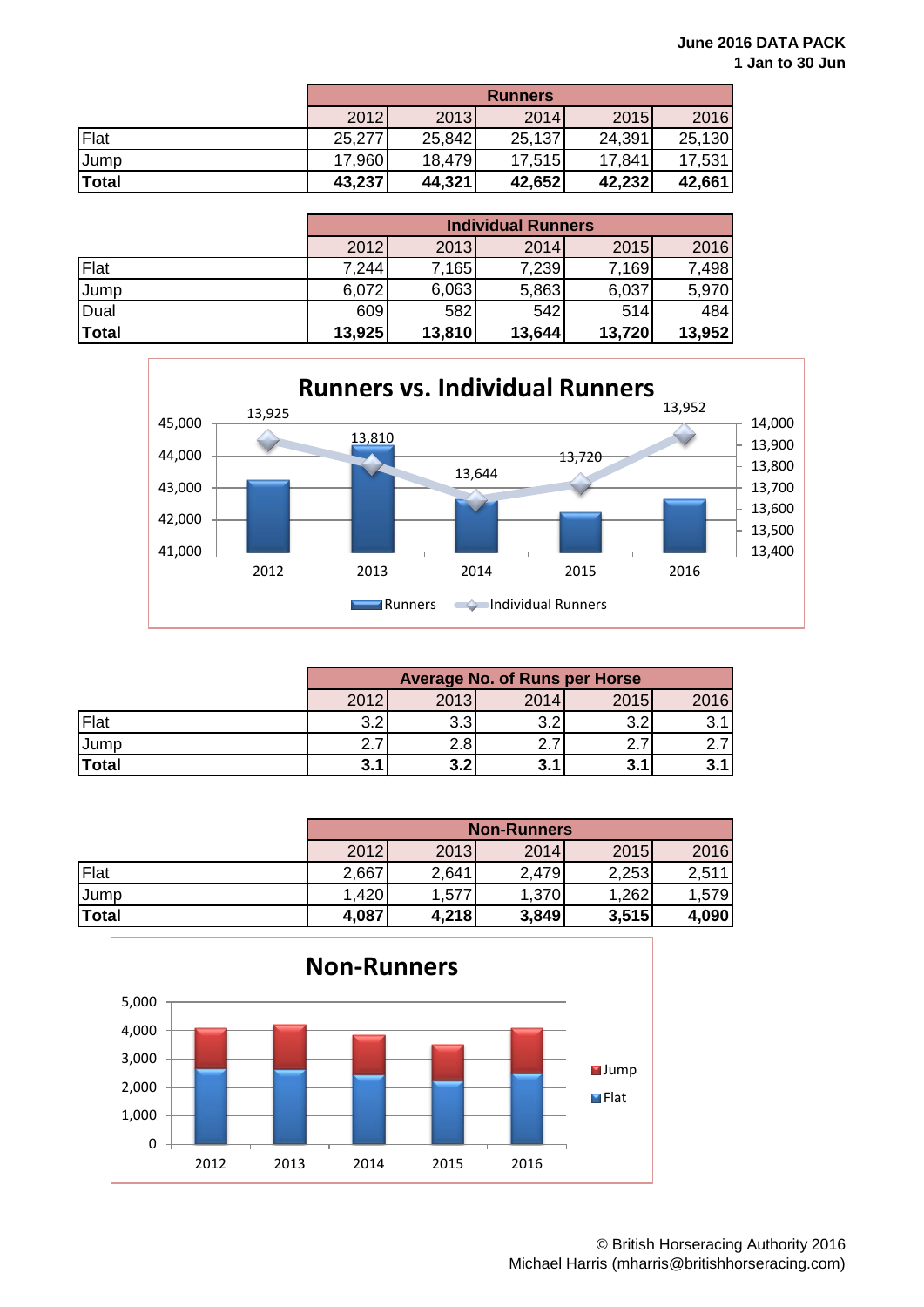|                       | <b>Average Field Size (by Race Type)</b> |       |       |       |       |  |
|-----------------------|------------------------------------------|-------|-------|-------|-------|--|
|                       | 2012                                     | 2013  | 2014  | 2015  | 2016  |  |
| <b>FLAT</b>           | 9.35                                     | 8.81  | 8.69  | 8.75  | 8.90  |  |
| Pattern/Listed        | 9.23                                     | 9.46  | 9.70  | 9.39  | 9.42  |  |
| Handicap              | 9.99                                     | 9.28  | 8.97  | 9.09  | 9.23  |  |
| <b>WFA Conditions</b> | 6.61                                     | 6.61  | 6.99  | 6.49  | 6.84  |  |
| Maiden                | 9.48                                     | 8.55  | 8.55  | 8.57  | 8.90  |  |
| Novice                | 5.07                                     | 5.08  | 5.77  | 5.08  | 7.73  |  |
| Sellers/Claimers      | 6.38                                     | 6.16  | 6.55  | 6.77  | 6.69  |  |
| <b>Auction Races</b>  | 8.06                                     | 7.88  | 7.88  | 7.46  | 7.66  |  |
| <b>Sales Races</b>    | 13.67                                    | 14.00 | 13.50 | 8.50  | 9.00  |  |
| <b>STEEPLE CHASE</b>  | 7.45                                     | 7.82  | 7.43  | 7.31  | 7.58  |  |
| Pattern/Listed        | 11.57                                    | 12.02 | 11.30 | 11.38 | 11.17 |  |
| Handicap              | 7.79                                     | 8.00  | 7.45  | 7.26  | 7.58  |  |
| Maiden/Novice         | 5.12                                     | 6.08  | 4.85  | 4.80  | 4.63  |  |
| <b>WFA Conditions</b> | 7.75                                     | 6.50  | 6.40  | 6.43  | 7.00  |  |
| <b>HURDLE</b>         | 9.82                                     | 10.19 | 9.23  | 8.97  | 9.10  |  |
| Pattern/Listed        | 12.30                                    | 11.38 | 11.41 | 11.18 | 10.92 |  |
| Handicap              | 9.84                                     | 10.53 | 9.42  | 9.21  | 9.56  |  |
| Maiden/Novice         | 9.82                                     | 9.88  | 8.83  | 8.36  | 8.21  |  |
| <b>WFA Conditions</b> | 8.50                                     | 6.20  | 4.50  | 6.00  | 4.00  |  |
| Sellers/Claimers      | 7.74                                     | 8.10  | 7.67  | 8.00  | 7.74  |  |
| <b>NHF RACES</b>      | 10.18                                    | 10.06 | 9.68  | 9.53  | 8.98  |  |
| <b>HUNTER CHASES</b>  | 8.65                                     | 8.56  | 8.97  | 9.02  | 8.78  |  |

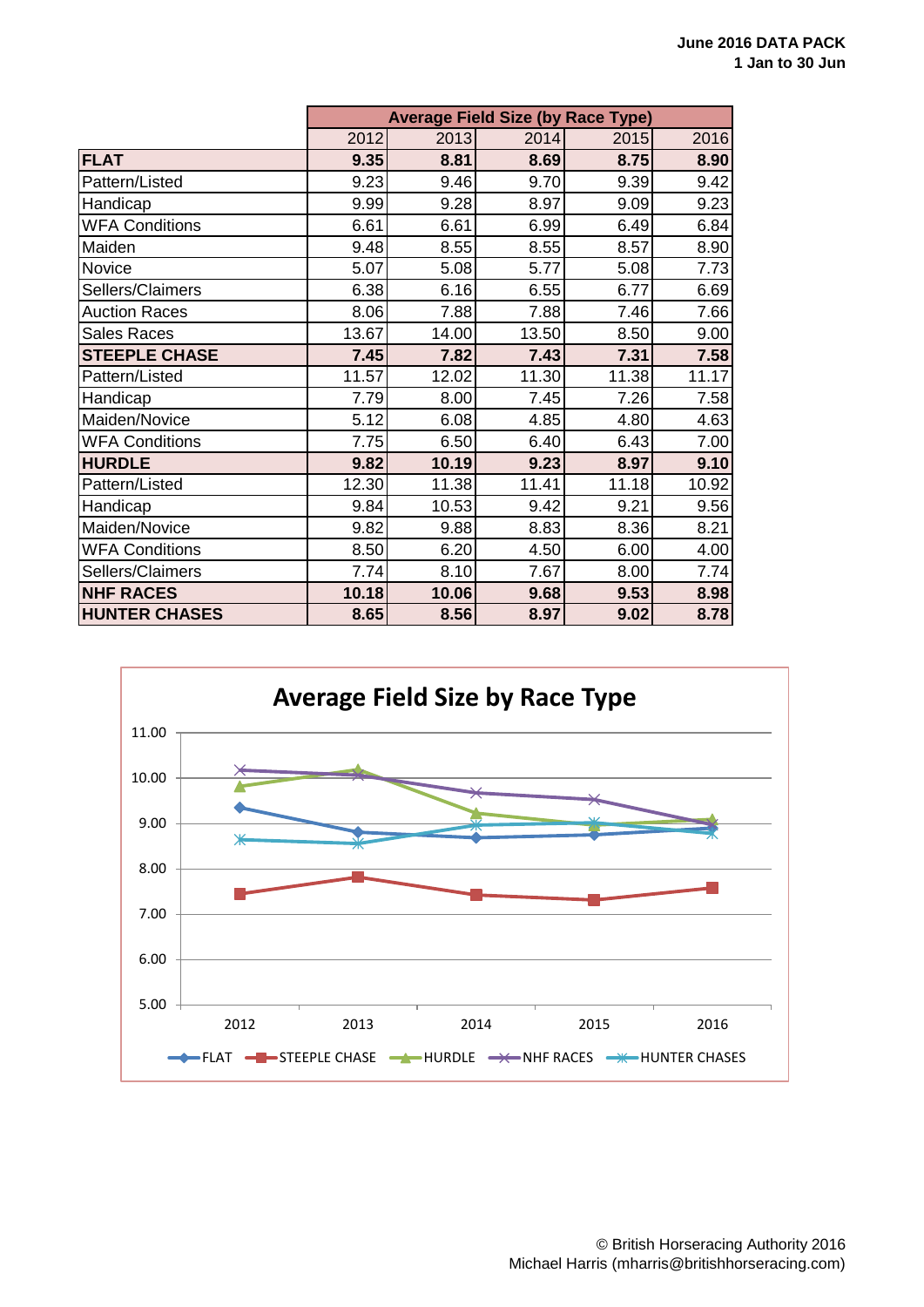### **HORSES IN TRAINING (Monthly Average)**

|      | <b>ALL</b> |        |        |        |        |  |  |
|------|------------|--------|--------|--------|--------|--|--|
|      | 2012       | 2013   | 2014   | 2015   | 2016   |  |  |
| Flat | 8,938      | 8,999  | 9,111  | 9,322  | 9,423  |  |  |
| Jump | 4,591      | 4,640  | 4,365  | 4,383  | 4,491  |  |  |
| Dual | 626        | 604    | 646    | 600    | 608    |  |  |
| All  | 14,461     | 14,550 | 14,201 | 14,582 | 14,789 |  |  |



|              | <b>FLAT</b> |       |       |       |       |  |  |
|--------------|-------------|-------|-------|-------|-------|--|--|
|              | 2012        | 2013  | 2014  | 2015  | 2016  |  |  |
| 2yo          | 2,623       | 2,816 | 2,894 | 3,079 | 2,976 |  |  |
| 3yo          | 3,087       | 2,879 | 2,906 | 2,968 | 3,089 |  |  |
| 4yo          | 1,359       | 1,367 | 1,310 | 1,329 | 1,379 |  |  |
| $5y0+$       | 1,869       | 1,938 | 2,001 | 1,946 | 1,979 |  |  |
| <b>Total</b> | 8,938       | 8,999 | 9,111 | 9,322 | 9,423 |  |  |



© British Horseracing Authority 2016 Michael Harris (mharris@britishhorseracing.com)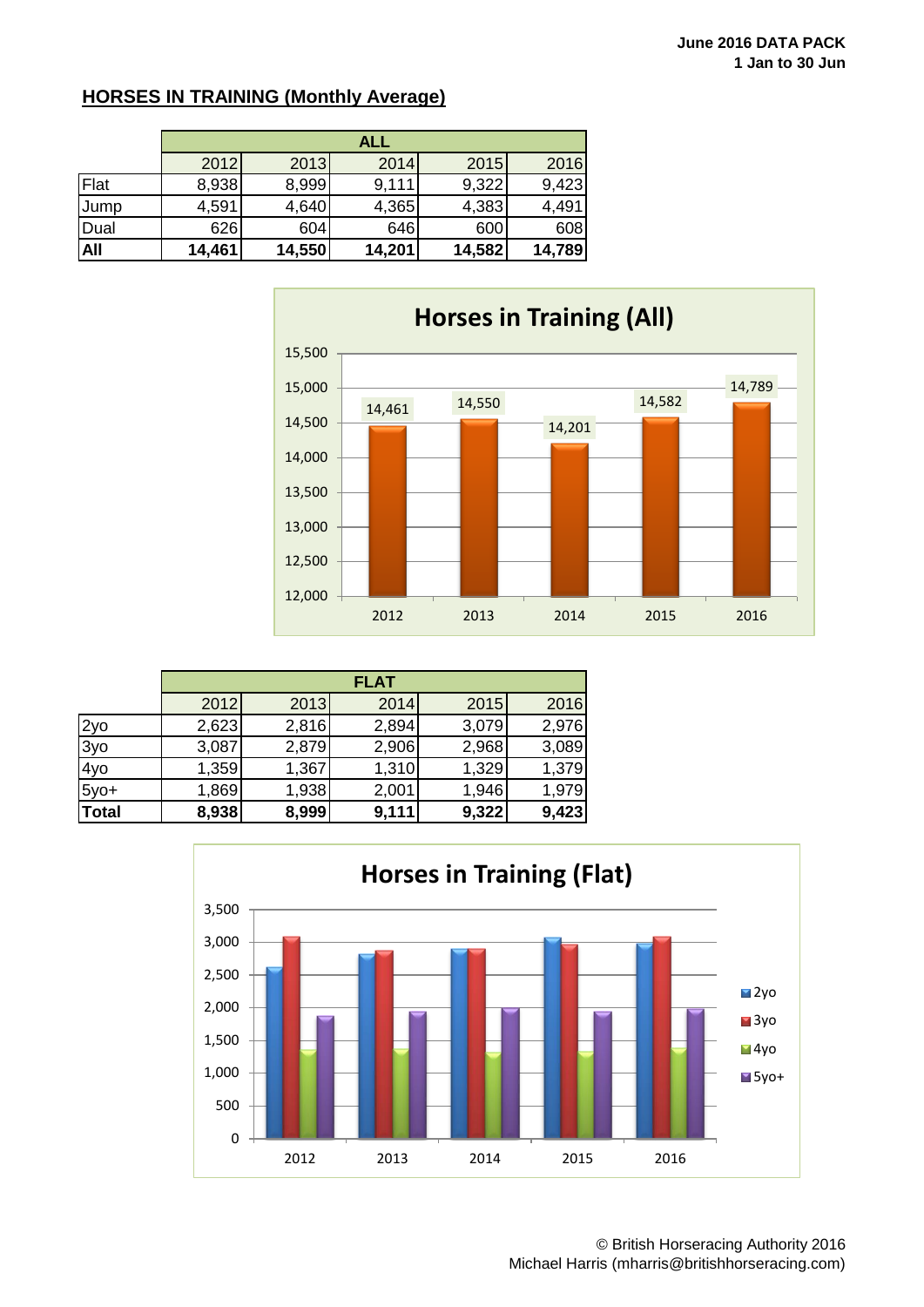|              | <b>JUMP</b> |       |       |       |       |  |  |
|--------------|-------------|-------|-------|-------|-------|--|--|
|              | 2012        | 2013  | 2014  | 2015  | 2016  |  |  |
| 3yo          | 10          | 5     | 11    | 14    | 13    |  |  |
| 4yo          | 463         | 436   | 411   | 456   | 451   |  |  |
| $5y0+$       | 4,118       | 4,199 | 3,943 | 3,914 | 4,027 |  |  |
| <b>Total</b> | 4,591       | 4,640 | 4,365 | 4,383 | 4,491 |  |  |



|              | <b>DUAL</b>     |      |      |      |      |  |  |
|--------------|-----------------|------|------|------|------|--|--|
|              | 2012            | 2013 | 2014 | 2015 | 2016 |  |  |
| 3yo          | 10 <sub>l</sub> |      |      | 6    |      |  |  |
| 4yo          | 162             | 146  | 146  | 165  | 139  |  |  |
| $5y0+$       | 454             | 450  | 490  | 429  | 458  |  |  |
| <b>Total</b> | 626             | 604  | 646  | 600  | 608  |  |  |

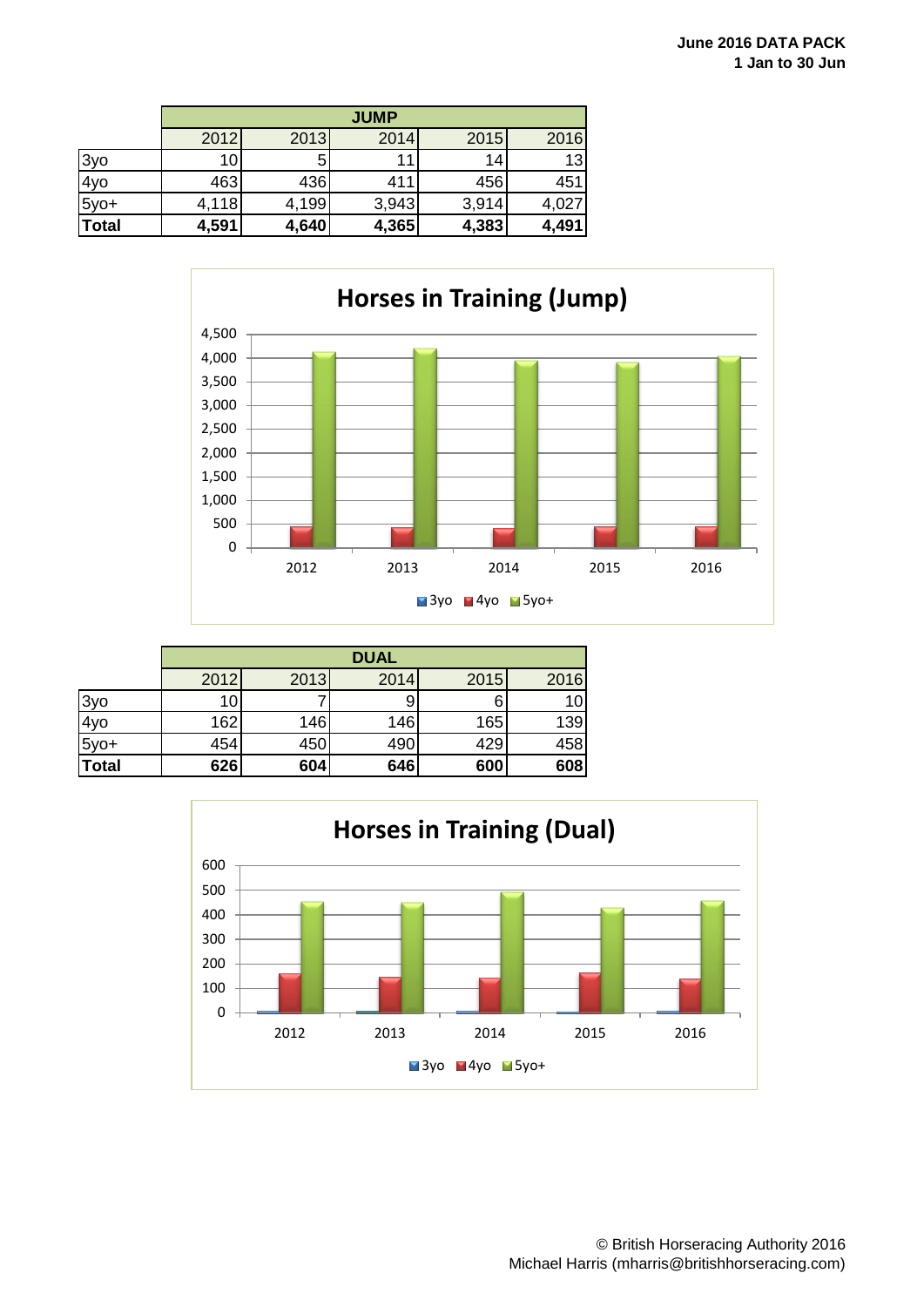## **OTHER KPIs (YTD)**

|             | <b>7 Race Cards</b> |       |       |        |       |  |  |
|-------------|---------------------|-------|-------|--------|-------|--|--|
|             | 2012                | 2013  | 2014  | 2015   | 2016  |  |  |
| $<$ 7 Races | 18.5%               | 12.9% | 10.7% | 25.5%  | 23.8% |  |  |
| 17+ Races   | 81.5%               | 87.1% | 89.3% | 74.5%I | 76.2% |  |  |



|       | <b>Races with fewer than 6 Runners</b> |       |       |             |       |  |  |
|-------|----------------------------------------|-------|-------|-------------|-------|--|--|
|       | 2012                                   | 2013  | 2014  | <b>2015</b> | 2016  |  |  |
| Flat  | 11.6%                                  | 14.3% | 13.5% | 11.8%       | 10.7% |  |  |
| Jump  | 17.3%                                  | 13.8% | 17.4% | 16.3%       | 18.5% |  |  |
| Total | 14.1%                                  | 14.1% | 15.1% | 13.7%       | 14.0% |  |  |



|             | <b>Races with 8 (or more) Runners</b> |       |       |       |       |  |  |
|-------------|---------------------------------------|-------|-------|-------|-------|--|--|
|             | 2012                                  | 2013  | 2014  | 2015  | 2016  |  |  |
| Flat        | 68.0%                                 | 62.3% | 61.0% | 62.3% | 65.1% |  |  |
| <b>Jump</b> | 61.6%                                 | 64.5% | 56.3% | 55.5% | 56.9% |  |  |
| Total       | 65.3%                                 | 63.2% | 59.1% | 59.4% | 61.7% |  |  |